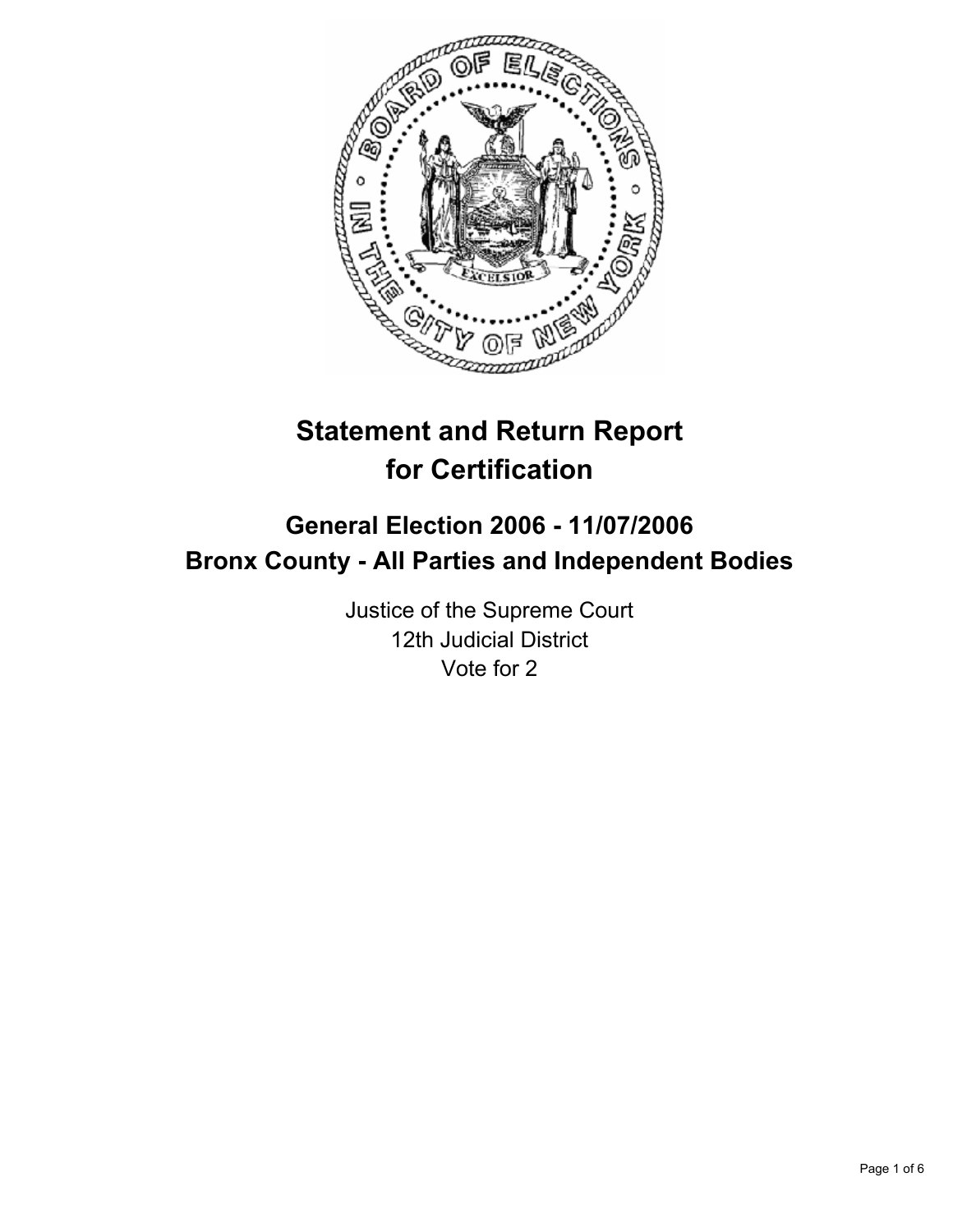

| <b>PUBLIC COUNTER</b>                 | 17,239 |
|---------------------------------------|--------|
| <b>EMERGENCY</b>                      | 0      |
| ABSENTEE/MILITARY                     | 241    |
| <b>AFFIDAVIT</b>                      | 459    |
| <b>Total Ballots</b>                  | 17,971 |
| CHRISTOPHER A QUARANTA (REPUBLICAN)   | 920    |
| LUIS GONZALEZ (DEMOCRATIC)            | 11,711 |
| CHRISTOPHER A QUARANTA (CONSERVATIVE) | 240    |
| JAMES F QUINN (REPUBLICAN)            | 887    |
| HOWARD SHERMAN (DEMOCRATIC)           | 10,249 |
| JAMES F QUINN (CONSERVATIVE)          | 212    |
| <b>Total Votes</b>                    | 24,219 |
| Unrecorded                            | 11.723 |

#### **Assembly District 77**

| <b>PUBLIC COUNTER</b>                 | 13,113 |  |
|---------------------------------------|--------|--|
| <b>EMERGENCY</b>                      | 0      |  |
| ABSENTEE/MILITARY                     | 221    |  |
| AFFIDAVIT                             | 350    |  |
| <b>Total Ballots</b>                  | 13,720 |  |
| CHRISTOPHER A QUARANTA (REPUBLICAN)   | 353    |  |
| LUIS GONZALEZ (DEMOCRATIC)            | 9,293  |  |
| CHRISTOPHER A QUARANTA (CONSERVATIVE) | 106    |  |
| JAMES F QUINN (REPUBLICAN)            | 333    |  |
| HOWARD SHERMAN (DEMOCRATIC)           | 8,371  |  |
| JAMES F QUINN (CONSERVATIVE)          | 121    |  |
| <b>Total Votes</b>                    | 18,577 |  |
| Unrecorded                            | 8,863  |  |

| PUBLIC COUNTER                        | 11,425 |
|---------------------------------------|--------|
| <b>EMERGENCY</b>                      | 17     |
| ABSENTEE/MILITARY                     | 273    |
| <b>AFFIDAVIT</b>                      | 366    |
| <b>Total Ballots</b>                  | 12,146 |
| CHRISTOPHER A QUARANTA (REPUBLICAN)   | 753    |
| LUIS GONZALEZ (DEMOCRATIC)            | 8,124  |
| CHRISTOPHER A QUARANTA (CONSERVATIVE) | 174    |
| JAMES F QUINN (REPUBLICAN)            | 731    |
| HOWARD SHERMAN (DEMOCRATIC)           | 7,218  |
| JAMES F QUINN (CONSERVATIVE)          | 155    |
| AARON HECT (WRITE-IN)                 |        |
| BRIAN STEDGE-STROUD (WRITE-IN)        |        |
| PATRICK BUCHANAN (WRITE-IN)           |        |
| <b>Total Votes</b>                    | 17,158 |
| Unrecorded                            | 7,134  |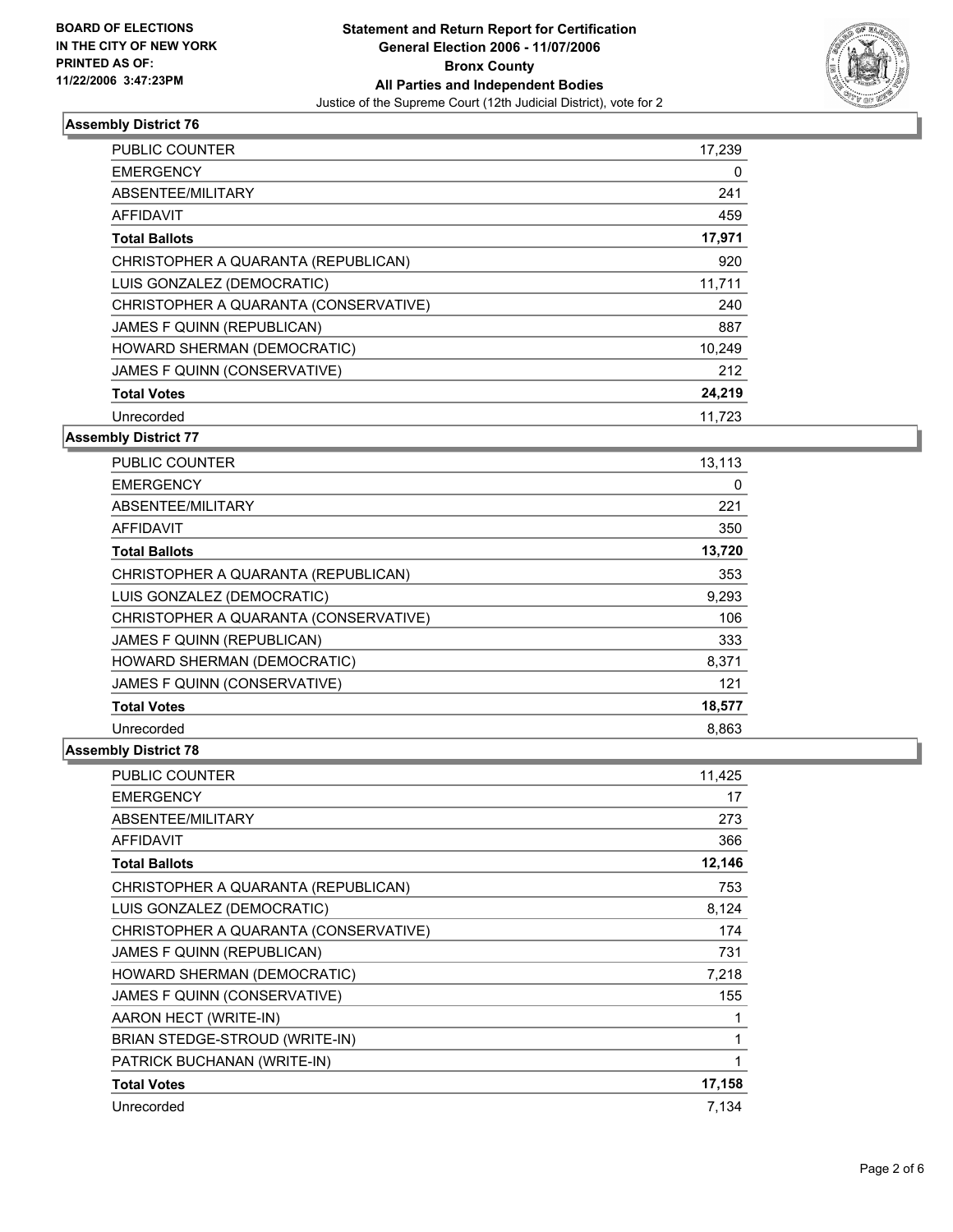

| <b>PUBLIC COUNTER</b>                 | 14,991 |
|---------------------------------------|--------|
| <b>EMERGENCY</b>                      | 9      |
| ABSENTEE/MILITARY                     | 255    |
| AFFIDAVIT                             | 396    |
| <b>Total Ballots</b>                  | 15,678 |
| CHRISTOPHER A QUARANTA (REPUBLICAN)   | 408    |
| LUIS GONZALEZ (DEMOCRATIC)            | 10,179 |
| CHRISTOPHER A QUARANTA (CONSERVATIVE) | 149    |
| JAMES F QUINN (REPUBLICAN)            | 377    |
| HOWARD SHERMAN (DEMOCRATIC)           | 9,179  |
| JAMES F QUINN (CONSERVATIVE)          | 107    |
| <b>JAMES GILMORE (WRITE-IN)</b>       | 2      |
| <b>Total Votes</b>                    | 20,401 |
| Unrecorded                            | 10.955 |

**Assembly District 80**

| PUBLIC COUNTER                        | 16,708 |  |
|---------------------------------------|--------|--|
| <b>EMERGENCY</b>                      | 121    |  |
| ABSENTEE/MILITARY                     | 442    |  |
| AFFIDAVIT                             | 408    |  |
| <b>Total Ballots</b>                  | 17,774 |  |
| CHRISTOPHER A QUARANTA (REPUBLICAN)   | 2,703  |  |
| LUIS GONZALEZ (DEMOCRATIC)            | 9,775  |  |
| CHRISTOPHER A QUARANTA (CONSERVATIVE) | 498    |  |
| JAMES F QUINN (REPUBLICAN)            | 2,478  |  |
| HOWARD SHERMAN (DEMOCRATIC)           | 9,123  |  |
| JAMES F QUINN (CONSERVATIVE)          | 441    |  |
| <b>Total Votes</b>                    | 25,018 |  |
| Unrecorded                            | 10.530 |  |

| PUBLIC COUNTER                        | 22,272 |
|---------------------------------------|--------|
| <b>EMERGENCY</b>                      | 114    |
| ABSENTEE/MILITARY                     | 818    |
| AFFIDAVIT                             | 510    |
| <b>Total Ballots</b>                  | 23,964 |
| CHRISTOPHER A QUARANTA (REPUBLICAN)   | 2,859  |
| LUIS GONZALEZ (DEMOCRATIC)            | 14,243 |
| CHRISTOPHER A QUARANTA (CONSERVATIVE) | 643    |
| JAMES F QUINN (REPUBLICAN)            | 3,129  |
| HOWARD SHERMAN (DEMOCRATIC)           | 13,563 |
| JAMES F QUINN (CONSERVATIVE)          | 619    |
| BATMAN (WRITE-IN)                     |        |
| MICKEY MOUSE (WRITE-IN)               |        |
| <b>Total Votes</b>                    | 35,058 |
| Unrecorded                            | 12.870 |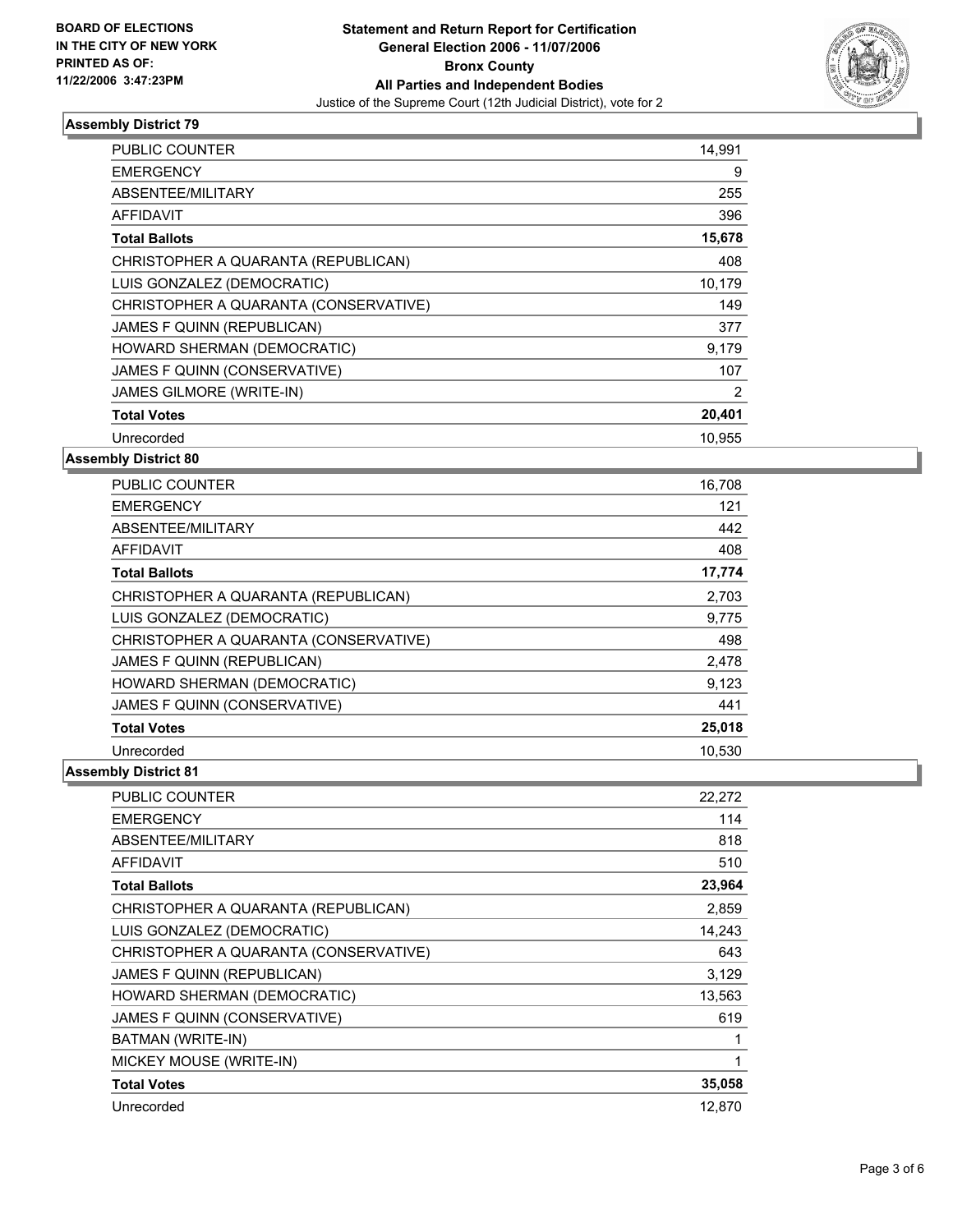

| PUBLIC COUNTER                        | 24,299 |
|---------------------------------------|--------|
| <b>EMERGENCY</b>                      | 27     |
| ABSENTEE/MILITARY                     | 622    |
| AFFIDAVIT                             | 378    |
| <b>Total Ballots</b>                  | 25,396 |
| CHRISTOPHER A QUARANTA (REPUBLICAN)   | 3.771  |
| LUIS GONZALEZ (DEMOCRATIC)            | 13,875 |
| CHRISTOPHER A QUARANTA (CONSERVATIVE) | 792    |
| <b>JAMES F QUINN (REPUBLICAN)</b>     | 3,768  |
| HOWARD SHERMAN (DEMOCRATIC)           | 12,755 |
| JAMES F QUINN (CONSERVATIVE)          | 765    |
| <b>Total Votes</b>                    | 35,726 |
| Unrecorded                            | 15.066 |

#### **Assembly District 83**

| <b>PUBLIC COUNTER</b>                 | 17,871 |  |
|---------------------------------------|--------|--|
| <b>EMERGENCY</b>                      | 36     |  |
| ABSENTEE/MILITARY                     | 366    |  |
| AFFIDAVIT                             | 485    |  |
| <b>Total Ballots</b>                  | 18,807 |  |
| CHRISTOPHER A QUARANTA (REPUBLICAN)   | 590    |  |
| LUIS GONZALEZ (DEMOCRATIC)            | 13,189 |  |
| CHRISTOPHER A QUARANTA (CONSERVATIVE) | 158    |  |
| <b>JAMES F QUINN (REPUBLICAN)</b>     | 588    |  |
| HOWARD SHERMAN (DEMOCRATIC)           | 12,456 |  |
| JAMES F QUINN (CONSERVATIVE)          | 134    |  |
| <b>Total Votes</b>                    | 27,115 |  |
| Unrecorded                            | 10,499 |  |

| PUBLIC COUNTER                        | 14,419 |
|---------------------------------------|--------|
| <b>EMERGENCY</b>                      | 16     |
| ABSENTEE/MILITARY                     | 126    |
| <b>AFFIDAVIT</b>                      | 286    |
| <b>Total Ballots</b>                  | 14,863 |
| CHRISTOPHER A QUARANTA (REPUBLICAN)   | 403    |
| LUIS GONZALEZ (DEMOCRATIC)            | 9,101  |
| CHRISTOPHER A QUARANTA (CONSERVATIVE) | 142    |
| JAMES F QUINN (REPUBLICAN)            | 387    |
| HOWARD SHERMAN (DEMOCRATIC)           | 8,018  |
| JAMES F QUINN (CONSERVATIVE)          | 117    |
| <b>Total Votes</b>                    | 18,168 |
| Unrecorded                            | 11,558 |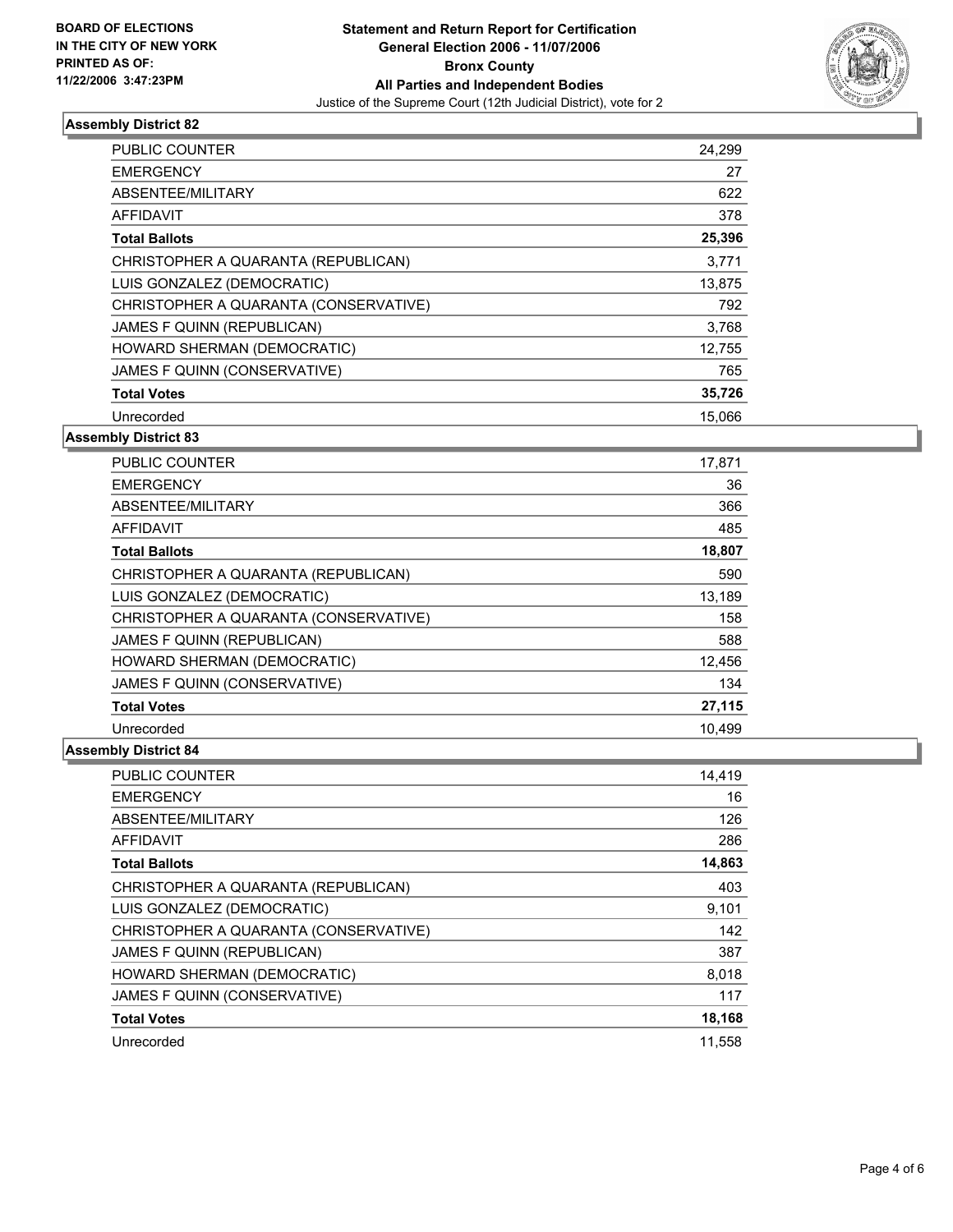

| PUBLIC COUNTER                        | 13,906 |  |
|---------------------------------------|--------|--|
| <b>EMERGENCY</b>                      | 14     |  |
| ABSENTEE/MILITARY                     | 140    |  |
| AFFIDAVIT                             | 342    |  |
| <b>Total Ballots</b>                  | 14,422 |  |
| CHRISTOPHER A QUARANTA (REPUBLICAN)   | 481    |  |
| LUIS GONZALEZ (DEMOCRATIC)            | 9,131  |  |
| CHRISTOPHER A QUARANTA (CONSERVATIVE) | 126    |  |
| JAMES F QUINN (REPUBLICAN)            | 439    |  |
| HOWARD SHERMAN (DEMOCRATIC)           | 8,094  |  |
| JAMES F QUINN (CONSERVATIVE)          | 127    |  |
| <b>Total Votes</b>                    | 18,398 |  |
| Unrecorded                            | 10,446 |  |

| PUBLIC COUNTER                        | 11,136 |
|---------------------------------------|--------|
| <b>EMERGENCY</b>                      | 2      |
| ABSENTEE/MILITARY                     | 127    |
| <b>AFFIDAVIT</b>                      | 327    |
| 11,642<br><b>Total Ballots</b>        |        |
| CHRISTOPHER A QUARANTA (REPUBLICAN)   | 359    |
| LUIS GONZALEZ (DEMOCRATIC)            | 7,763  |
| CHRISTOPHER A QUARANTA (CONSERVATIVE) | 110    |
| JAMES F QUINN (REPUBLICAN)            | 332    |
| HOWARD SHERMAN (DEMOCRATIC)           | 6,936  |
| JAMES F QUINN (CONSERVATIVE)          | 96     |
| LUIS T. ROLDAN (WRITE-IN)             |        |
| PIERRE FURTICK (WRITE-IN)             |        |
| 15,598<br><b>Total Votes</b>          |        |
| Unrecorded                            | 7,686  |